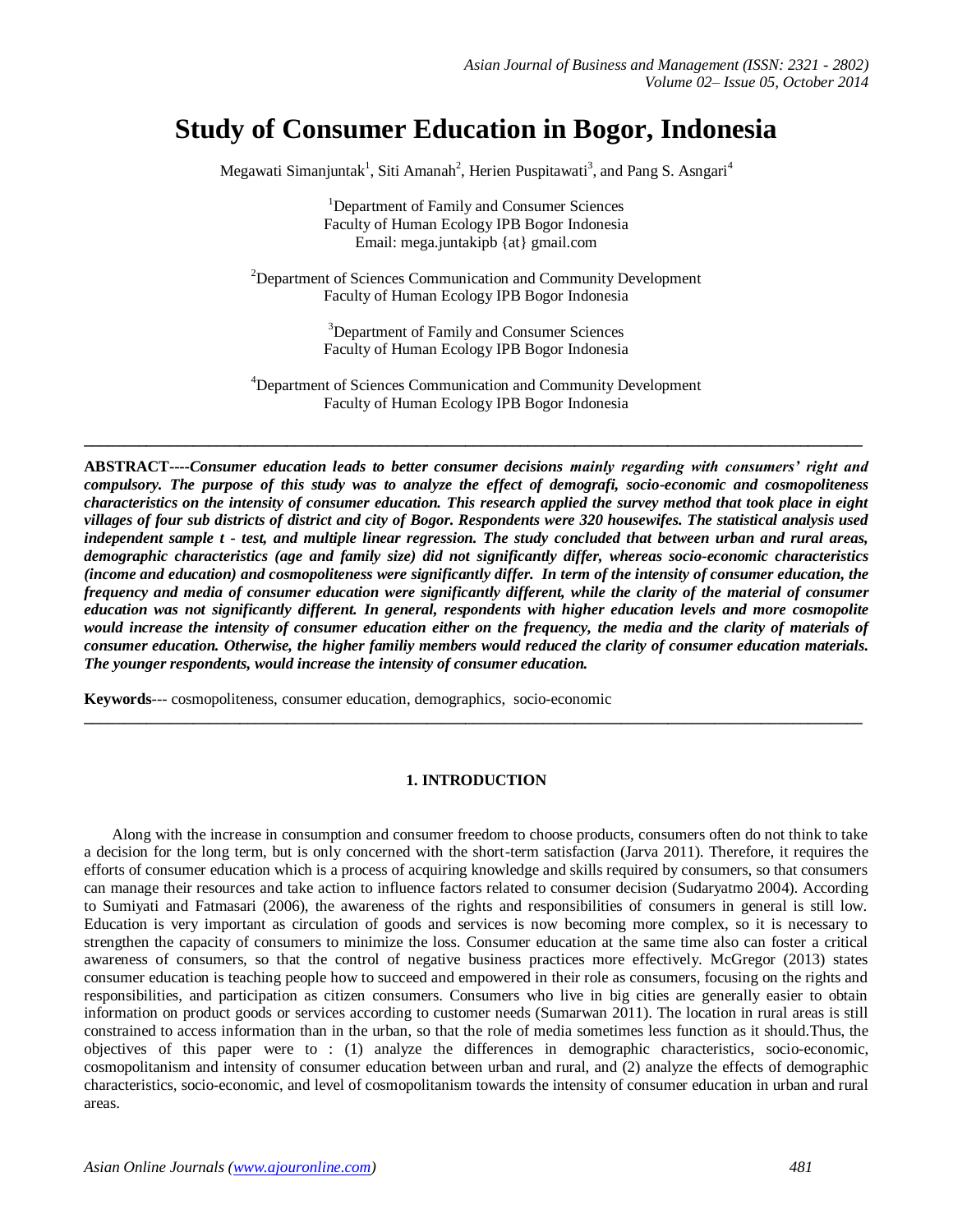# **2. LITERATURE REVIEW**

The concept of consumer education according to McNeal (1987) is the development of the individual in terms of skills, concepts, and understanding necessary for daily life that support self judgement and utilization of resources to achieve maximum satisfaction. According to Jarva (2011) the ability to be optimized from consumer education is a future-oriented consciousness that combines knowledge, practical skills, emotional motivation, and ethics in decision making. Knights (2000) reveals there are more opportunities to develop awareness of the rights and responsibilities of consumers that would influence consumer decisions and the broader implications of the decision. Wells and Atherton (1998) states that consumer education is the process to get the skills, insight, and understanding needed by individuals in the community so that the consumer can take advantage of the opportunities existing in today's complex markets. According to Bannister and Monsma (Sandlin 2004), consumer education is the process of acquiring knowledge and skills to manage personal resources and to participate in social decision, political, and economic that influence the well-being of individuals and the public interest. Consumer education is a process to acquire the knowledge and skills required of consumers, so that consumers can manage their resources and take action to influence factors related to consumer decision (Sudaryatmo 2004). On the other hand, experts often see only the consumer education as a transmission process or way of conveying information This shows the importance of recognizing prior knowledge, facilitating communication between consumers and experts, and move towards a collaborative approach and can be negotiated to consumer education (Knights 2000).

Research results by Puspitasari (2010) indicated that the outreach strategy to consumers was the most effective strategy compared to other strategies. Yumi (2002) indicated that the participatory extension approach is quite effective in community empowerment. Factors that influence the participatory extension approach were the characteristics of respondents, companion characteristics and institutional support. Respondent characteristics that had influence were the informal education, level of cosmopolitanism, social status, intrinsic motivation and formal education, while the companion characteristics that has influence namely are; the motivation, income and education. Referring to Kotler (2001), the elderly consumers, then consumers are more likely to consider products that can improve the quality of life. In addition, the employment status could also be related to the intensity of obtaining information from the consumer's extension or clarity of the information that obtained. According to Setiadi (2010), the employment status of consumers can determine consumers' attention to a product, which is likely one of them is food packaging.

Exposure information of consumers tend to rely on the level of cosmopolitanism that is suspected to be attributed to consumer education. Rogers and Shoemaker (1971) suggested that people who have high level of cosmopolitanism usually seek information from sources outside their environment. Conversely, the less cosmopolite, consumers tend to depend on their neighbors or friends in the same environment as the source of information is reliable. According to Osei et al. (2012) and Prinsloo et al. (2012), the level of understanding or knowledge significantly affecting the purchase decision or the knowledge and ability to interpret the information. Deshpande (2002) states that knowledge is power, "customer empowerment" which reflects the increase in the consumer's ability to access, understand and share information. The study of Purutcuoglu and Bayraktar (2004) showed that there is a significant relationship between consumer education and socioeconomic level. According to Lyon et al. (2002), the older the age, restricted consumer access to information, try the options, ease of purchase and settlement of the problem. According to Lyon et al. (2002), consumer education is needed at various points of community life, in order to have relevance to changing circumstances. Consumer programs on television and newspapers, reflecting the continuation of a variety of important issues. In recent years, the internet has emerged as a major source of information, although often provide confusing information. Internet can also make communication easier because a lot of people who can access marketers better.

Consumer education is important for moving unskilled consumers consciously become more skilled (Australian Securities and Investments Commission 2001). Extension is an important tool for establishing a voluntary change in individuals (Roling and Engel, 1999). Consumer education is based on the three approaches, which focus on providing information to help consumers make better choices, to protect consumers from fraudulent trade practices, and a critical view which recognizes that consumers act in the context of social, economic, and political impact on the ability to make a choice (Flowers et al., 2001). Education should focus on increasing consumer awareness, develop practical knowledge about what consumers can do to support sustainable consumption, and provide the necessary skills and attitudes of consumers to be applied in daily life (Organisation for Economic Operation and Development 2009).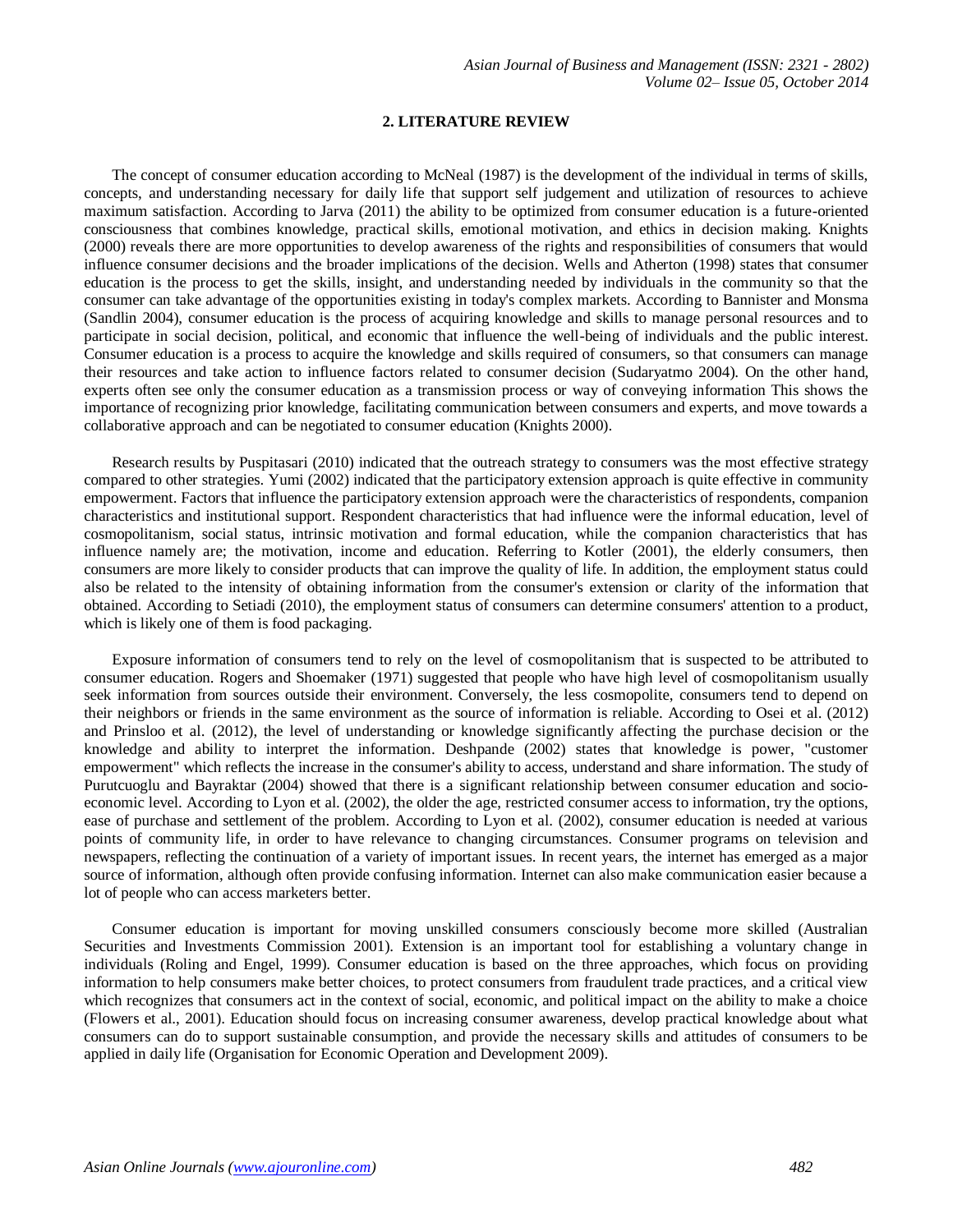# **3. METHODOLOGY**

This study used an explanatory and descriptive research design with survey method and cross sectional approach. The study was undertaken in eight villages of two sub districts in District and City of Bogor. District Bogor represents rural geographic location, while the City of Bogor represents more cosmopolite of urban geographical locations.

### **3.1 Sample and data collection**

The analysis unit of this study is housewife respondents determined by multistage random sampling with each geographical location as a layer in which randomization is conducted. Randomization was performed using random function in Microsoft Excel. The number of study samples were 320 families with 160 each from rural and urban families. Research data included: (1) demographic characteristics (X1) (age, family size, employment status, geographic location); (2) socioeconomic characteristics  $(X2)$  (education and income); (3) cosmopolitanism  $(X3)$ ; and (4) the intensity of consumer education (Y1) (media of consumer education, frequency of consumer education and clarity of consumer education materials). Data collecting using a structured questionnaire instrument assisted by show card to facilitate data retrieval. Before the interview, respondents were asked to sign an informed consent as a agreement to participate in the research.

#### **3.2 Research instrument**

The instrument of consumer education included media, frequency, and clarity of consumer education materials. Media education is the number of media used for obtaining information for consumer education consists of seven question items by using a Guttmann scale. Frequency of consumer education consists of seven question items using a Likert scale questions with answer's options: (1) frequently (once a week) (score 3), (2) occasionally (once a month) (score 2), (3) rare (once in 3 months) (score 1), and (4) never (score of 0). Consumer education material is the clarity of the information provided in the consumer education which consists of 11 items using a Likert scale questions with answer options: (1) very clear (score 3), (2) clear (score 2), (3) is not clear (score 1), and (4) is not very clear (score of 0). Instruments of consumer education materials prepared in accordance with the United Nations (2001). Instruments tests was carried to 32 housewives (10% of the total sample) who did not include as sample in this research. Further test "face validity" instrument was undertaken by requesting input from two academics and one practitioner in the field of the consumer. Results of reliability testing for research variables generate Cronbach alpha value for the cosmopolitanism variable of 0.825 and intensity of consumer education ranged from 0.523 to 0.905.

## **3.3 Data processing**

Data were analyzed with Microsoft Excel 2007 and SPSS version 18.0 for Windows. Scores for each variable were composited and then transformed to a scale of 0 to 100. The scores that were used as an index scores were then categorized into four, namely: (1) lack (score  $\langle 25 \rangle$ ; (2) rather lack (score of 25-50); (3) rather good (score of 51-75); and (4) good (score> 75). Independent sample t-test was used to answer the first research goal, namely to analyze differences in demographic characteristics, socio-economic, cosmopolitanism and intensity of consumer education between urban and rural areas. In order to observe the causality between the variables, multiple linear regression models was developed, and used to answer the second purpose of this research, namely to analyze the influence of demographic characteristics, socio-economic, and cosmopolitanism towards the intensity of consumer education in urban and rural.

# **3.4 Research hypothesis**

There are two hypotheses to prove through this research, namely: (1) there are significant differences in demographic characteristics, socio-economic, cosmopolitanism and intensity of consumer education between urban and rural areas (H1), and (2) demographic characteristics, socio-economic, and cosmopolitanism have significant effect on the intensity of consumer education (H2).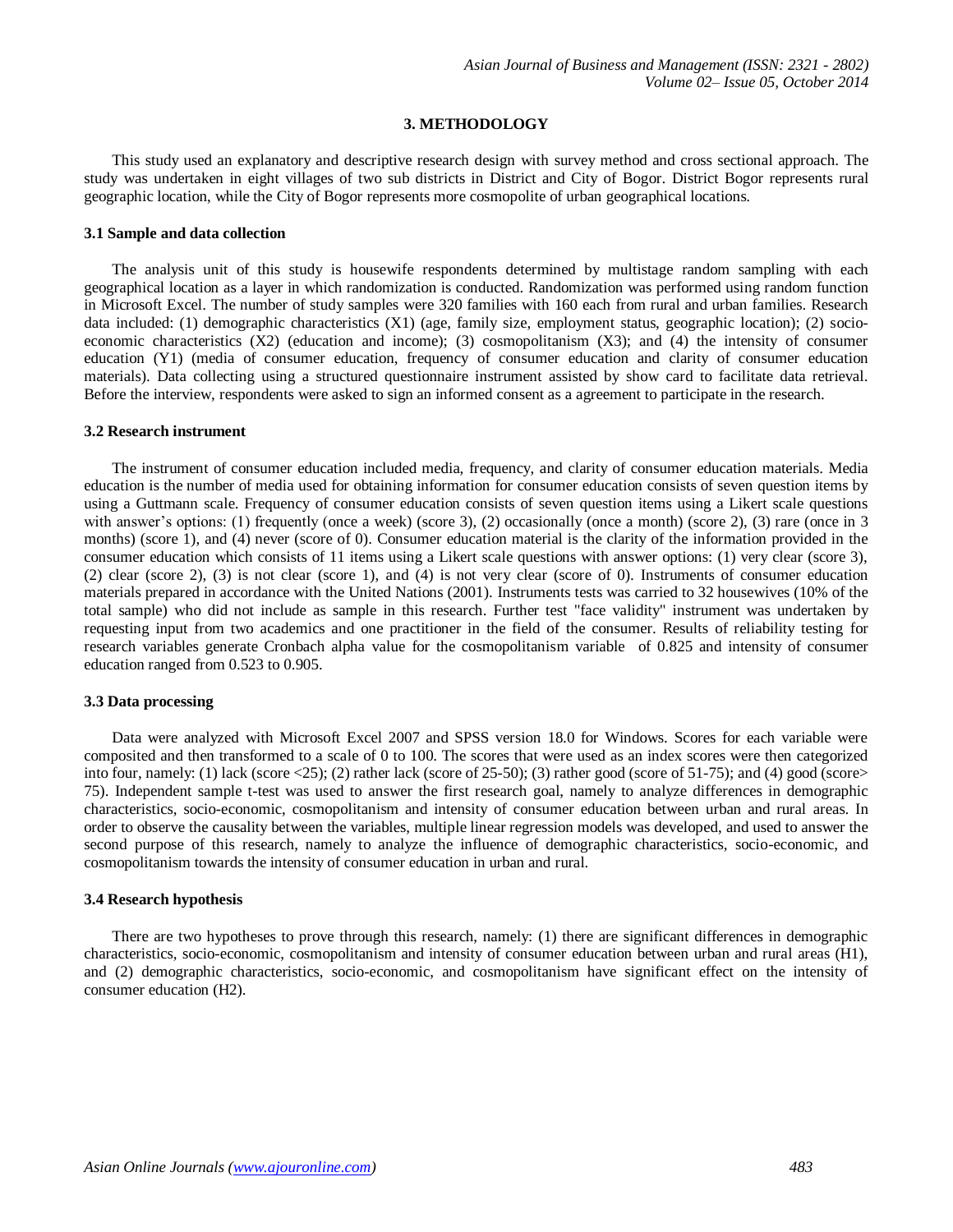# **4. RESEARCH FINDINGS**

#### **4.1 Demographic Characteristics and Socio-economic**

The average age of respondents who live in urban areas  $(38.33 \pm 11.21)$  was older than the respondents who live in rural areas (37.17  $\pm$  10.52), although there were no significant differences (P> 0.05) between the two areas. The highest percentage of respondents age in rural and urban areas were in the range of 30-39 years (35.0% rural and 29.4% urban) were still included in the productive age group. The age difference will result in different taste of a product. In line with the increase in age and life experience people have, the perceived needs and interests of consumers are expected to evolve (Agriculture and Agri-Food Canada 2010). Family respondents in both locations is dominated by small families with family members up to four people (average of rural and urban each  $4.01 \pm 1.15$  and  $4.23 \pm 1.15$ ). Family size was not significantly different (p = 0.080) between rural and urban areas. Nearly three-quarters (74.4%) of respondents in rural areas and the majority (83.1%) of respondents in urban areas do not work. The type of work that is more involved by respondents in the rural areas were laborers (10.6%) and traders / self-employed (10.0%), while respondents in urban areas was most traders/self-employed (8.8%). When viewed from the years category of formal education as much as 76.9 percent in urban areas and 55.0 percent in rural areas were educated less than 9 years, meaning that the highest education level achieved only up to junior high school, with the significant difference between the two areas. Average family income of the respondents in urban (IDR 460 800.47 or about \$ 42/capita/month) was higher than in rural areas (IDR 334 948.66 or about \$ 30/capita/month).

#### **4.2 Cosmopolitanism**

The results showed that respondents in urban areas were more frequent conducting trips out of town, got new ideas from a variety of media, using resources from the outside environment, built relationships with other people, felt the self-change from the new information received, and more intensive using the internet than respondents in rural areas. Almost all (93.8%) of respondents who live in rural areas had never used the internet, while in urban areas the percentage of respondents who had never used the internet as much as 77.5 percent. Respondents in urban areas tended to be better in obtaining and accessing resources than in rural areas. Results of differential test indicated significant differences between the two geographic locations in almost all cosmopolitanism statements that was raised in question, except in the point of going out of town travel. Cosmopolitanism composite scores showed significant differences between respondents in rural and urban areas. More than two-thirds of respondents who live in rural areas and about one-third in urban areas were not classified as cosmopolite. People who were low in the nature of cosmopolitanism tend to depend on neighbors or friends in the same environment as a source of information. Cosmopolitanism can be measured from the amount of information and access to resources (Rogers and Shoemaker 1971).

# **4.3 Intensity of Consumer Education**

Flowers et al. (2001) describe a view of consumer education is based on the three approaches, which focus on providing information to help consumers make better choices, to protect consumers from fraudulent trade practices, and a critical view which recognizes that consumers act in the context of social, economic, and political which affects the ability to make choices. According to the Organisation for Economic Operation and Development (2009), the consumer education should focus on increasing awareness of the benefits of sustainability, develop practical knowledge about what consumers can do to support sustainable consumption, and provide the necessary skills and attitudes of consumers, so it can be applied in everyday life. The results showed that direct consumer education had not been accustomed to be held in rural and urban areas as well as nutritional counseling, family planning, and agriculture.

#### *4.3.1 Media of consumer education*

There were many respondents in urban and rural areas who had not been exposed to information related to consumer issues. Electronic media such as television and radio were the most widely used information resources by the respondens who access the condumer education, with the percentage of 90.6 percent in rural areas and 86.9 percent in urban areas. Differences in the use of radio and television media were statistically significant between the two areas. This finding was in line with the statement from Sugarda et al. (2001), the information conveyed through television can attract a lot of attention when handled properly thus allowing to achieve the increased insight and knowledge related to consumer issues. Flowers et al. (2001) also stated that the use of TV and radio are very effective because almost every household owned and used them continuously. Direct consumer education performed by the NGO/private/government was still less accessible to the percentage of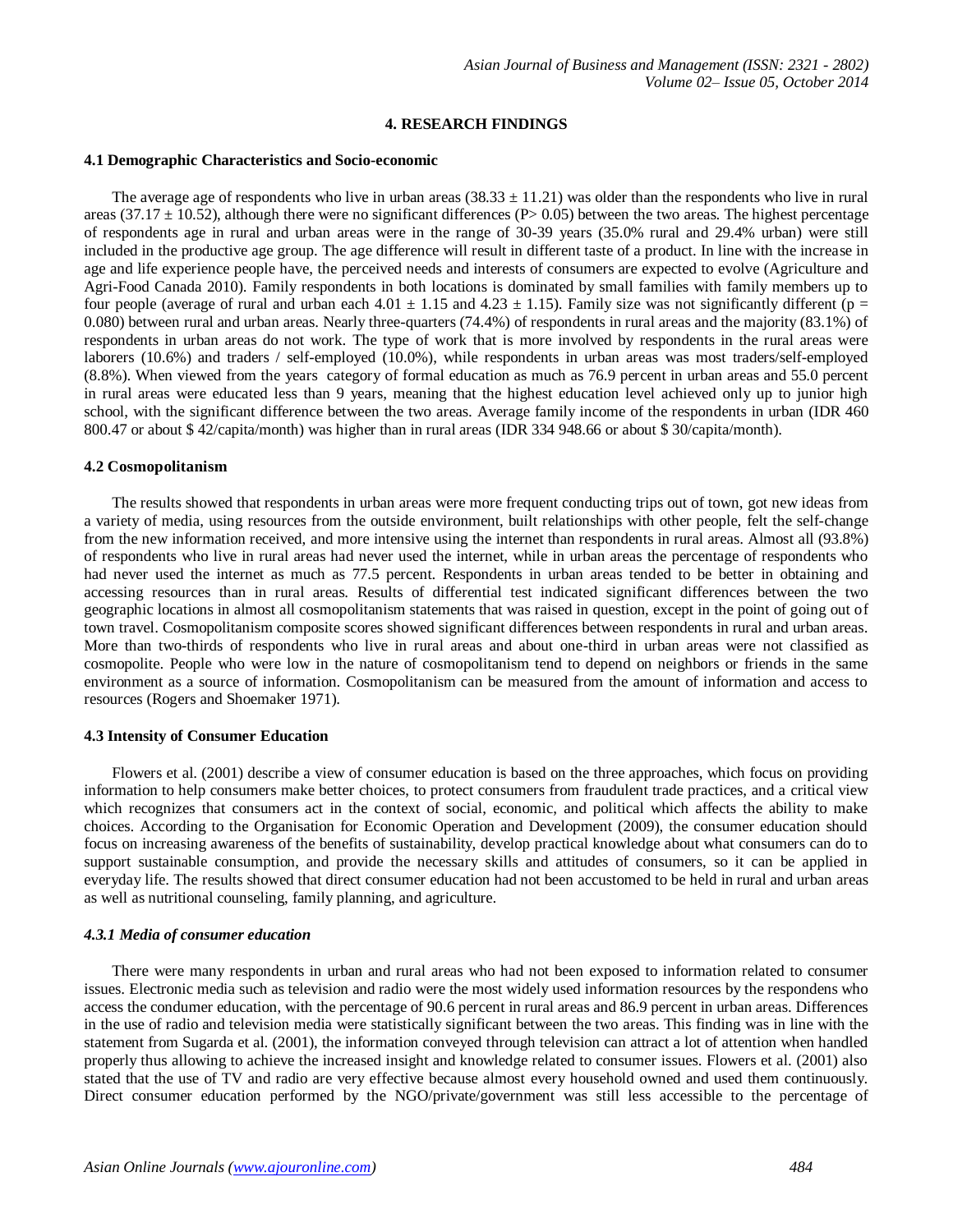respondents with only 6.9 percent in rural areas and 9.4 percent in urban areas. This means, the reach of direct consumer education was still less perceived by the respondents. Internet was used as a source of information by consumers in urban areas than in rural areas with significant differences between the two areas. The study results by Rust and Oliver (Hunter et al. 2006), showed that in addition to increasing the quantity of information, quality of information must also be increased, including the components to find the most relevant information in order to empower the consumer.

## *4.3.2* **Frequency of consumer education**

Most of the respondents in rural and urban areas were categorized lacking in terms of the frequency of accessing the consumer education (91.9% rural and 89.4% urban). Average score of frequency of respondents in urban areas is higher than in the rural respondents (average of  $25.81 \pm 16.06$  rural and urban  $33.91 \pm 15.62$ ) with the significant differential test between the two areas. In the Trading Standards Institute report, Ritters (2013) distinguishes consumer education in UK between consumer education and consumer information, which indicates that consumer education is to equip people with the skills to make a smart choice, to resolve problems effectively and to seek more information and help appropriately. Ritters admit that when the law and the market changed, the skills gained through consumer education will allow people to go through life as an effective consumer.

# *4.3.3 Clarity of consumer education materials*

Three kinds of educational materials often obtained by the respondent in the last three months, both in rural and urban areas were the falsification of food (73.1% rural and 80.6% urban), unsafety products (67.5% rural and 80.6% urban), and nutrition (60.6% rural and urban 75.6%). Results of composite scores of clarity of consumer education materials showed that respondent did not understand the material received (96.3% rural and 97.5% urban), the difference was not significant ( $p =$ 0.116) between the two groups of respondents in rural and urban areas. The clarity of consumer education materials still need to be improved so that consumers gain greater insight into the issues related to consumer that occurs recently. Judging from the average score of the respondents in urban higher, respondents in urban area more clearly understand consumer education materials (rural and urban each  $12.44 \pm 7.16$  and  $9.26 \pm 11.34$ ).

## **4.4 Factors influence intensity of consumer education**

Table 1 presented the factors that influenced the intensity of consumer education analyzed with multiple linear regression. The dependent variables were the media of consumer education, the frequency of consumer education, the clarity of consumer education materials and intensity of consumer education.

| <b>Independent Variables</b>                        | <b>Y11</b>                    | Y <sub>12</sub>  | Y13        | Y1          |  |
|-----------------------------------------------------|-------------------------------|------------------|------------|-------------|--|
| Geographical location (0=rural; 1=urban) $(X1)$     | 0.027                         | 0.053            | 0.065      | 0.013       |  |
| Age (year) $(X2)$                                   | $-0.07$                       | $-0.058$         | 0.002      | $-0.160**$  |  |
| Number of family(people) (X3)                       | 0.001                         | 0.014            | $-0.115*$  | 0.072       |  |
| Employment status (0=unemployed; 1=employed) $(X4)$ | $-0.059$                      | $-0.081$         | 0.023      | $-0.082$    |  |
| Length of Education (year) $(X5)$                   | $0.218**$                     | $0.220**$        | $0.175*$   | 0.124       |  |
| Income (IDR/capita/month) $(X6)$                    | 0.040                         | 0.034            | $-0.050$   | $-0.013$    |  |
| Cosmopolitanism (score) $(X7)$                      | $0.300**$                     | $0.291**$        | $-0.044$   | $0.165*$    |  |
| Kolmogorov-Smirnov Z (Sig)                          | 0.548                         | 0.468            | 1.164      | 1.088       |  |
|                                                     | (0.925)                       | (0.981)          | (0.089)    | (0.177)     |  |
| Homoskedasticity                                    | error distributed around zero |                  |            |             |  |
| Durbin-Watson                                       | 1.645                         | 1.553            | 1.514      | 1.686       |  |
| F-value                                             | 15.061                        | 15.484 (0.000**) | 1.805      | 5.560       |  |
| (p value)                                           | $(0.000**)$                   |                  | $(0.046*)$ | $(0.000**)$ |  |
| <b>Adjusted R Square</b>                            | 0.236                         | 0.241            | 0.171      | 0.191       |  |

|  |  |  |  |  |  |  |  | <b>Table 1:</b> The beta value of multiple linear regression of factors affecting the intensity of consumer education |  |
|--|--|--|--|--|--|--|--|-----------------------------------------------------------------------------------------------------------------------|--|
|--|--|--|--|--|--|--|--|-----------------------------------------------------------------------------------------------------------------------|--|

Ket : Y11= Media of Consumer Education; Y12 = Frequency of Consumer Education; Y13= Clarity of consumer education materials; Y1=Index of Consumer Education; \*significant at p<0.05; \*\* significant at p<0.01

In general, the classical assumptions of multiple linear regression had been met from the aspect of normality, homoscedasticity, non multicolinierity, and non-autocorrelation. Although for two variables Y13 and Y1, transformation LN must be done due to the positive Skewness substantial problem. The results obtained by the classical assumptions are: (1) the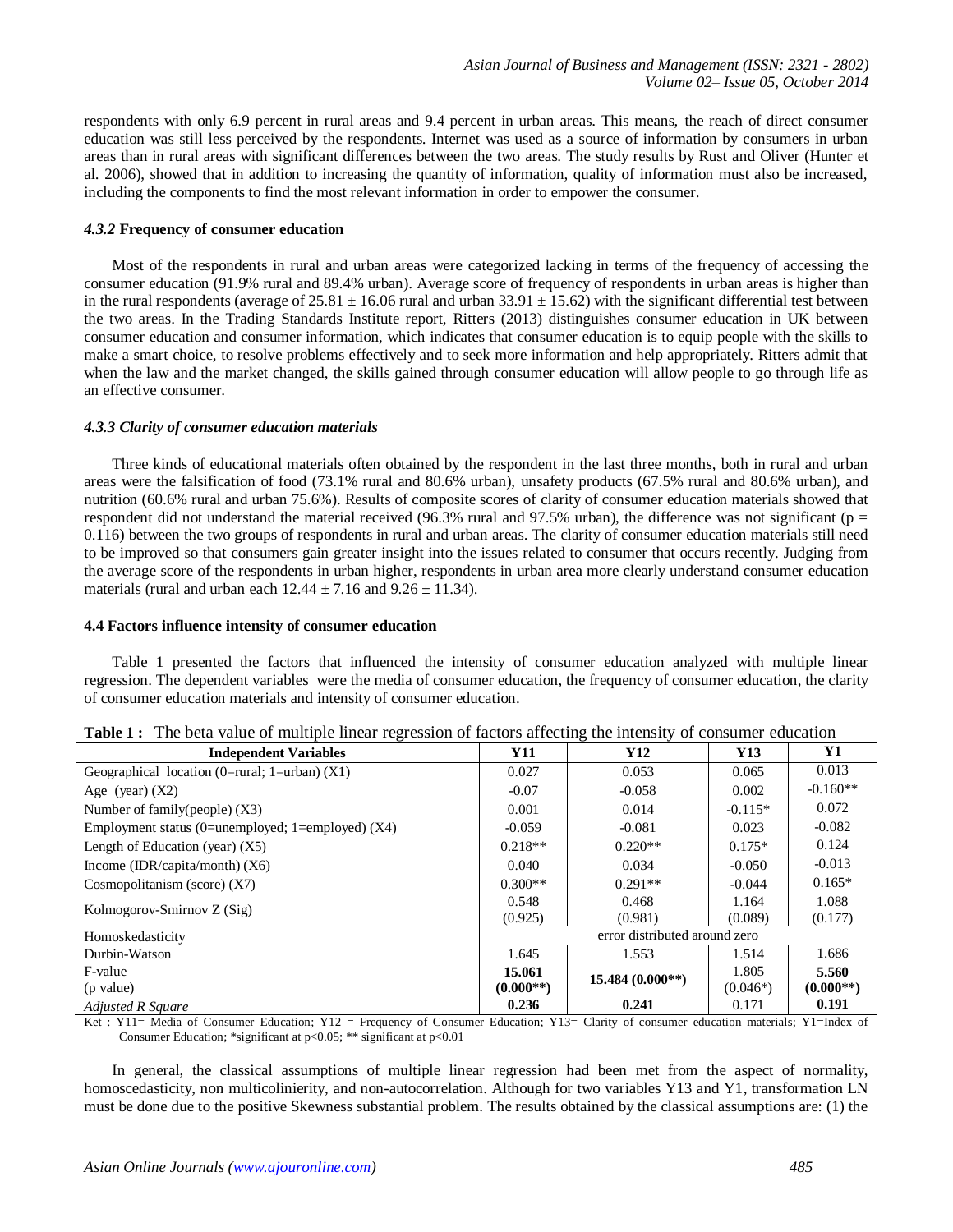Kolmogorov Smirnov normality related data showed normal distribution of data because the p value was greater than 0.05, meaning that the assumption of normality was met; (2) the scatterplot generated through regression analysis indicated that the error spread around zero, so it can be concluded that the assumption of homoscedasticity was fulfilled; (3) The test results indicated the assumption of non-multicolinearity of VIF values below 5, which meant that the model had met the assumption of non-multicolinearity; and (4) the value of Durbin Watson approaching 2 showed that the model was free of autocorrelation.

Equations resulting form unstandardized coefficients yielded from multiple regression analysis were :

| $Y11 = 23.736 + 1.078X1 - 0.128X2 + 0.012X3 - 2.846X4 + 1.27X5 + 2.42E - 06X6 + 0.22X7$ (1) |  |
|---------------------------------------------------------------------------------------------|--|
| $Y12=16.965+1.74X1-0.088X2+0.201X3-3.21X4+1.06X5+1.70E-06X6+0.176X7$                        |  |
| $Y13=9.239+1.538X1+0.002X2-1.195X3+0.67X4+0.616X5-1.86E-06X6-0.019X7$                       |  |
| $Y1=42.658+0.727X1-0.402X2+1.702X3-5.43X4+0.997X5-1.06E-06X6+0.166X7$                       |  |

In general, the length of education and cosmopolitanism affected the intensity of consumer education. The length of education became the critical factors of consumer education seen from the significant and positive impact on the frequency of consumer education, media of consumer education and materials clarity. Based on the results of multiple linear regression equation, the increase in 1-year old respondent's education would increase the frequency of 1.27 points consumer education, variation of consumer education media 1.06 points and clarity of the material 0.611 points. The analysis showed that family size had significant and negative effect on the clarity of consumer educational material, this meant the increasing number of family members did not actually trigger the respondents to clearly understand consumer education materials. Based on the results of multiple linear regression equation, extending family one member, will lower the score the clarity of consumer education materials for 1.195 points. Cosmopolitanism shown to significantly affect the frequency of consumer education, media of consumer education and intensity of consumer education. Based on the results of multiple linear regression equation, the increase in cosmopolitanism respondent scores 1 point would increase the frequency of consumer education 0.22 points, media of consumer education 0.17 points and intensity of consumer education 0.166 points. Age negatively affected the intensity of consumer education, meaning that the younger the age, the more intense the respondents would access consumer education. Based on the results of multiple linear regression equation, the increase in 1-year old respondents would reduce the intensity of consumer education score of 0.402 points.

# **4.5 Discussion and Recommendation**

This research was conducted to answer hypothesis one (H1), i.e., between urban and rural areas, demographic characteristics (age and family size) was not significantly different, while the socio-economic characteristics (income and education) and cosmopolitanism were significantly different. For consumer education, the frequency and the media were significantly different, while the clarity of the material was not significantly different. There was a tendency that consumer education in urban areas is better than in rural areas. Based on the study of Agriculture and Agri-Food Canada (2010), urban consumers were easier in accessing information, thus enabling consumers to consume a more varied food both domestic and abroad. Wiklander (2010) stated that differences in geographic location can affect mobility and women empowerment. Ekanem et al. (2006) stated that the location of the consumer was an important variable in explaining differences in sources of information about products.

The second hypothesis (H2) which was proved in this study was the length of education of respondents had significant impact on a variety of media, frequency, and clarity of consumer education materials. In line with the higher education the consumer had, then would give the chances of a successful outcome of consumer education in line with expectations. Respondents who have an educational background of Senior High School to the top tend to be more active consumers in accessing consumer education because of getting more benefits of these activities. Higher education would increase the need for knowledge and insight into the issues related to the consumer, so the consumer will boost the access to consumer education compared to respondents with low education. Background of higher education will tend to support the growing mindset, thus making it easier to understand the material clearly. The more variations of media used for consumer education activities were also considered to be more effectively applied to the respondent with higher level of education. The success of consumer education was supported by the better education background of the respondents so that the material presented is more clearly to be understood. The success of consumer education needs to be supported by the executing agency and the consumers themselves. Housewives as consumers who often take part in consumer education will increasingly support the attainment of the objectives of consumer education, that is the improvement of insight and knowledge of consumer issues. Cosmopolit respondents tend to be more open to new ideas, including "information seeker," so that will access the media of consumer education more. Regression analysis showed cosmopolitanism had a significant effect on the frequency of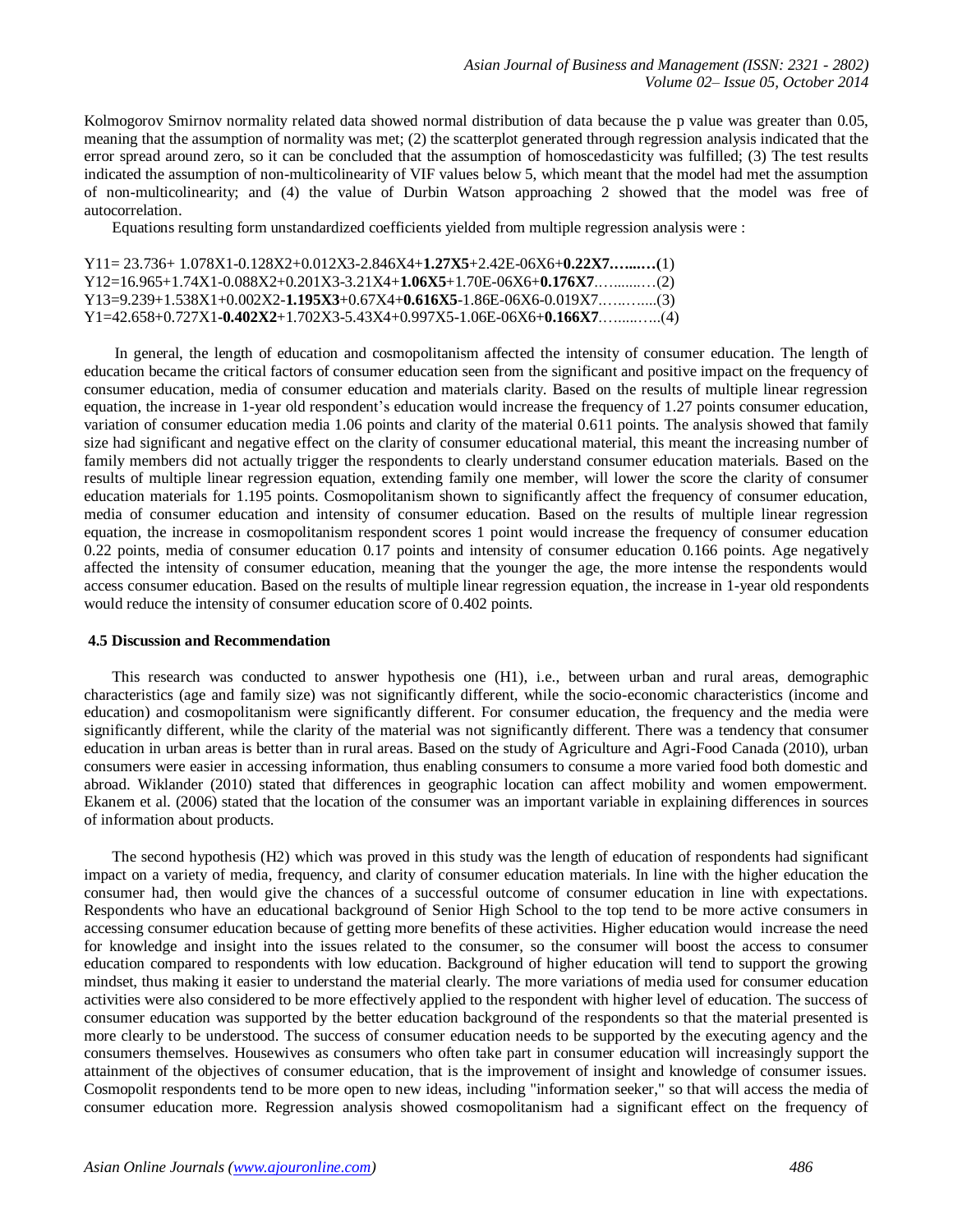consumer education and the media of consumer education. Respondents in urban areas had the potential to more easily accessed information from a variety of media. This further increase the opportunity of respondents in urban areas to obtain new ideas, and digging up information from the environment. According to Figueiredo and Cayla (2010), the times which led to an era of globalization will create a more cosmopolite consumers. As the phenomenon of the increasing mobility throughout the world, more and more people have direct access to the desired location (Robertson 1995). Delanty (2006) revealed a cosmopolitan included three dimensions, namely: the level of modernity was seen widely as the impact of globalization, people's interactions with social systems, as well as individual mobility. A consumer who used to travel long distances will increasingly show a high mobility, so that they were classified as cosmopolite. Respondents who have easy access to information and greater mobility throughout the area would be increasingly easier in accessing consumer education. In addition, respondents who were more cosmopolite would be easier to access the appropriate media for consumer education. Other variables which were not studied, but likely to give effect to such consumer education variable among others are variable psychographic, lifestyle and motivation as predictors of success in understanding advice related to consumer compared to socio-economic status or education (Ageing Agendas 2000).

The analysis showed that family size gave a significant and negative effect on the clarity of educational material, which meant the increasing number of family members did not actually trigger the respondents to clearly understand consumer education materials. This was likely caused by too varied information it received, so that respondents tended to feel confused to make sense of consumer education materials and compare with the previous understanding. Respondents became necessary to review the clarity of the material obtained from the consumer education in order to better understand consumer education purposes.

The results of the regression analysis also indicated that the younger age of the respondents would make more intense use of consumer education. According to Lyon, Kinney and Colquhoun (2002), the older the age changes, may restrict consumer from accessing information, trying the options, the ease of purchase and settlement of problems. According to Solomon (2003) on cateris paribus conditions, people who are more educated and younger tend to seek for information more because of enjoying the process of shopping and the fact-finding. The findings of this study have implications for the need for consumer education to different groups. Therefore, appropriate strategies need to be developed to optimize consumer education. Referring to the education of consumers that have been applied in Central and Eastern Europe (Knights 2000), targeting consumer education is ranging school-age children grouped into age 6-10 years, 10-15 years, and 15-19 years. Starting from presenting information to the first age group, then introducing the role of consumers to the second age group, as well as teaching the third age group in order to become a comprehensive consumer (consumers who are aware of their rights and the practice of understanding in daily activities). Topics covered for consumer education may include personal finance, consumer rights and responsibilities, advertising, consumption and the environment, diet, and food safety. The findings indicated that most respondents use television and radio as a media of consumer resources. However, to make effective of consumer education, then the communication can use a combination of mixed media that is a combination of several different media, with reasons: (1) sub-audiences have different preferences and / or access different media; and (2) because different media have different potential quality. For example, it would make sense to use the inter-personal communication or hybrid media (internet modalities) to stimulate active learning and opinion formation of an issue, but to raise awareness about an issue at the beginning, and / or announcing that a particular activity occurred sort of mass media can be done (Leeuwis 2006). Material submitted during the implementation of consumer education must be credible, relevant to the needs, attract attention, understandable, and acceptable. Appropriate and holistic approach to consumer education can become an alternative to be applied (McGregor 2005). According to Sugarda et al. (2001), the approach used for counseling or consumer education in the form of individual and group by applying the technique of delivering information, census issues, group discussions, or training. Discussion is considered to be the most effective techniques by the respondents in urban and rural areas for delivery of materials on consumer issues. In the implementation practice of consumer education, several aspects need to be a concern, ranging from the communicator who delivers materials, the clarity of the material presented, as well as the accuracy of the method used. Sugarda et al. (2001) revealed that communicators need to adjust the method of delivering the material used with the education level of the targeted community outreach.

Contribution of this study to the consumer's knowledge and establishment extension is the consumer's education instrument that can be developed and the results of research that can become baseline data for subsequent studies. But on the other hand, the weakness of this study is the research instrument that is still new, that they seem still to need more development and deeper testing to become a standard instrument that is capable of measuring the intensity of consumer education.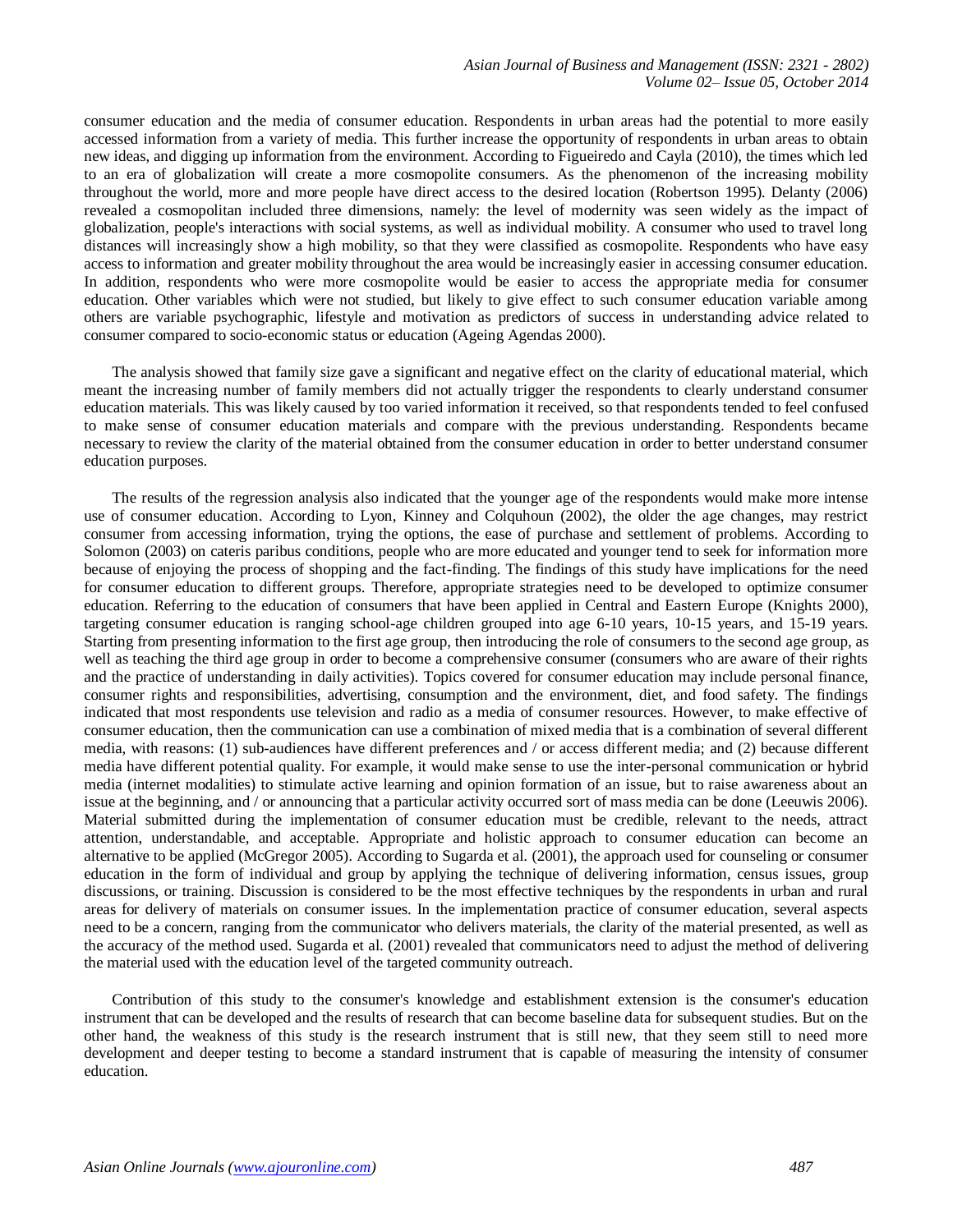# **5. CONCLUSION AND RECOMMENDATION**

The study concluded that between urban and rural areas, demographic characteristics (age and family size) did not differ, whereas socio-economic characteristics (income and education) and cosmopolitanism was significantly different. For consumer education, sub variable frequency of consumer education and media of consumer education were significantly different, while the clarity of the consumer education materials was not significantly different between urban and rural areas. In general, respondents with higher education levels and more cosmopolite would improve access to consumer education. The more family numbers was the more it reduced the clarity of consumer education materials. The younger the age of the respondents, the respondents would access intensively the consumer education.

Based on the research findings indicated that education, cosmopolitanism and age factors significantly affect the consumer education, then some of the recommendations given are:

- a. Ministry of Commerce in collaboration with the Indonesian Ministry of Communications and Information Technology to build a shared commitment in order to optimize the function of the internet / social media for consumer education. Government, society and consumer protection agencies can utilize the internet and social networks to share information therein for consumer information.
- b. Various topics in the implementation of consumer education needs to be designed in such a way that is tailored to the needs of consumers in rural and urban areas by government and consumer protection agencies using the approaches and methods that are tailored to target consumers as the target so that the information will be presented more clearly. One of the models of learning that can be applied in consumer education is the social learning theory that is a learning which accommodates a three-way, ongoing interaction between people, the environment and behavior (McGregor 2009). For some purposes, the group activity of consumer education may be useful, for example: (1) long-term strategy of intensive participatory (usually in the form of face-to-face consultation); (2) consumer awareness campaign; (3) a small community-based projects; (4) development of project resources; and (5) information or marketing of products (Flowers et al., 2001).
- c. Consumer education can be inserted as new courses or inserted in existing courses in formal education, from elementary to university level due to the younger consumers the opportunity to make them empowered as consumer was more higher
- d. Curriculum development and consumer education to complete modules can be used in formal and informal education. Consumer education is done with the approach of empowerment, participatory, sustainable, and mentoring.

# **6. ACKNOWLEDGMENT**

We deliver our grateful to the Directorate of Higher Education, Ministry of Education and Culture and to all respondents.

# **7. REFERENCES**

- [1] Ageing Agendas, "Summary of the Outcomes of Consumer Testing of ASFA Super Choices", *Ageing Agendas*, Sydney, 2000.
- [2] Agriculture and Agri-Food Canada, "The urban Chinese consumer: behavior, attitudes, and perception toward food products", International Market Bureau, 2010. Retrieved October 18, 2013 from [http://www.gov.mb.ca/agriculture/](http://www.gov.mb.ca/agriculture/%20statistics/%20agrifood/china_consumer_report_en.pdf)  [statistics/ agrifood/china\\_consumer\\_report\\_en.pdf.](http://www.gov.mb.ca/agriculture/%20statistics/%20agrifood/china_consumer_report_en.pdf)
- [3] Australian Securities and Investments Commission. 2001. *Consumer Education Strategy 2001–2004*. Retrieved January, 10, 2013 from [http://www.asic.gov.au/asic/pdflib.nsf.](http://www.asic.gov.au/asic/pdflib.nsf)
- [4] Commonwealth of Australia, "Education and training for consumer Participation in health care", Prepared by Global Learning Services Pty Ltd for the Consumer Focus Collaboration. A Consumer Focus Collaboration publication, 2000.
- [5] Delanty G. 2006. "The cosmopolitan imagination: critical cosmopolitanism and social theory." *The british journal of sociology* 57(1): 25-47.
- [6] Deshpande, R, "Performance companies", *International Journal of Medical Marketing*, Vol. 2 No. 3, pp. 225-32, 2002.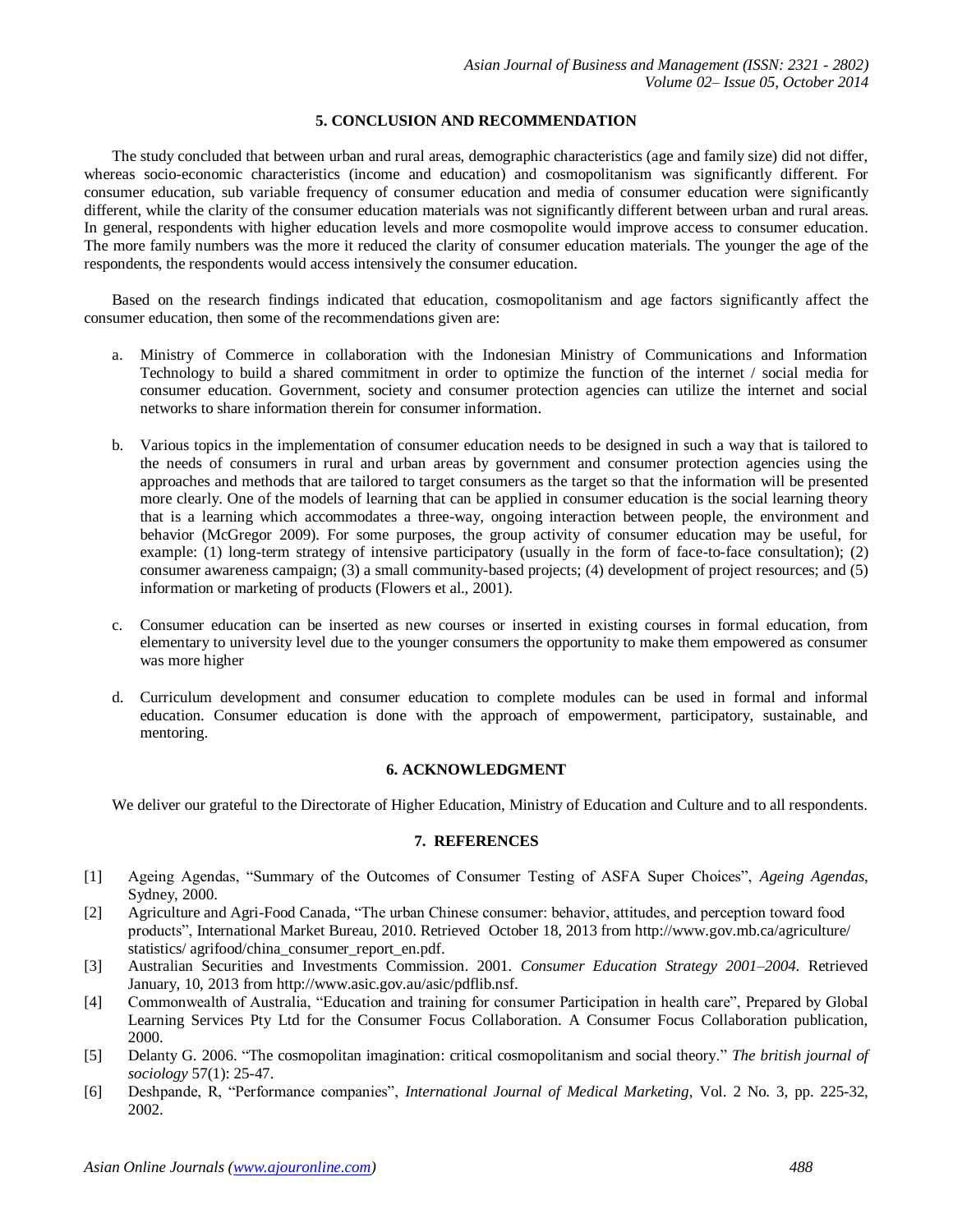- [7] Ekanem, E., Mafuyai-Ekanem, M., Tegegne, F., Muhammad, S., Singh, S, "Consumer Trust in Extension as a Source of Biotech Food Information", February 2006 // Volume 44 // Number 1 // Research in Brief // 1RIB2, 2006.
- [8] Figueiredo, B., Cayla, J, "Cosmopolitan Transcultures", ANZMAC 2010, Retrieved July, 20, 2014 from: [http://www.anzmac.org/ conference\\_archive/2010/pdf/anzmac10 Final00168.pdf](http://www.anzmac.org/%20conference_archive/2010/pdf/anzmac10%20Final00168.pdf)
- [9] Flowers, R., Chodkiewicz, A., Yasukawa, K., McEwen, C., Ng, D., Stanton, N., Johnston, B., "What Is Effective Consumer Education? A literature review", Sydney Centre for Popular Education. 2001.
- [10] Hunter, G.L., Harrison, T., Waite, K., "*The dimensions of consumer empowerment*. In Enhancing Knowledge Development in Marketing", *AMA Educators' Proceedings*, 17, 2007-2008, 2006.
- [11] Jarva, V, "Consumer education and everyday futures work", Carrer Ramon y Cajal 12 1/2, 17230 Palamos (Girona), Spain, 2011, Retrieved September, 14, 2012 from [www.elsevier.com/locate/futures.](http://www.elsevier.com/locate/futures) V. Jarva / Futures 43 (2011) 99– 111.
- [12] Knights, C, "Educating tomorrow's consumers today: an introduction to consumer education", Consumer international: Office for Developed and Transition Economies, 2000, Retrieved November, 20, 2013 from <http://www.consumerinternational.org/>media.
- [13] Kotler, P, "Marketing Management in Indonesia*",* Jakarta (ID) : Salemba 4, 2001.
- [14] Leeuwis, C, " Communication for Rural Innovation: Rethinking Agricultural Extension", John Wiley & Sons, 2006.
- [15] Lyon, P., Kinney, D., Colquhoun, A, "Experience, change and vulnerability: consumer education for older people revisited", *International Journal of Consumer Studies,* 26, 178–187, 2002.
- [16] McGregor, S.L.T., "Sustainable consumer empowerment through critical consumer education: a typology of consumer education approaches", *International Journal of Consumer Studies 29 (5) 437–447. p. 9,* 2005.
- [17] McGregor, S.L.T., "Reorienting consumer education using social learning theory: sustainable development via authentic consumer pedagogy", *International Journal of Consumer Studies* 33 (2009) 258–266, Blackwell Publishing Ltd, 2009
- [18] McGregor, S.L.T., "Transdisciplinary consumption. *Integral Review*: *A Transdisciplinary and Transcultural Journal",* pages forthcoming, 2013.
- [19] McNeal J. "*Children as Consumers: Insights and Implications",* Lexington (US) : Lexington Books, 1987.
- [20] Organisation for Economic Operation and Development, "*Promoting Consumer Education : Trends, Policies and good practices*", 2009, Retrieved January, 6, 2014 from [http://www.scribd.com/doc/37376811/Promoting-Consumer-](http://www.scribd.com/doc/37376811/Promoting-Consumer-Education-Trends-Policies-and-Good-Practices)[Education-Trends-Policies-and-Good-Practices.](http://www.scribd.com/doc/37376811/Promoting-Consumer-Education-Trends-Policies-and-Good-Practices)
- [21] Osei, M.J., Lawer, D.R., Aidoo, R, "Consumers' use and understanding of food label information and effect on their purchasing decision in Ghana: A case study of Kumasi Metropolis", *Asian Journal of Agriculture and Rural Development.* 2(3):351-365, 2012.
- [22] Prinsloo, N., Merwe, D.V., Bosman, M., Erasmus, A, "A critical review of the significance of food labeling during consumer decision making", *Journal of Family Ecology and Consumer Sciences,* 2012.
- [23] Purutcuoglu, E., Bayraktar, M, "Investigating the need for consumer education among Turkish secondary school students", *International Journal of Consumer Studies*, 28, 5, November 2004, pp 443–453, 2005.
- [24] Puspitasari, C.D., "The Increase of Awareness of Consumer Rights For Food Products to Achieve Consumer Independence", 2010. Retrieved March, 4, 2012 from [http://eprints.uny.ac.id/4054/1/ Perlindungan\\_Konsumen-](http://eprints.uny.ac.id/4054/1/%20Perlindungan_Konsumen-DIPA.pdf)[DIPA.pdf.](http://eprints.uny.ac.id/4054/1/%20Perlindungan_Konsumen-DIPA.pdf)
- [25] Ritters, K, "Consumer Education in the UK", Trading Standards Institute, Essex, 2003.
- [26] Robertson, R, "Glocalization: Time-space and homogeneity-heterogeneity", In Featherstone M, Lash S, Robertson R. (Eds.). Global modernities. Sage, London, pp. 25-44, 1995.
- [27] Roger, E.M., Shoemaker, F.F., "*Communication of Inovations. A Cross Cultural Approach*", New York (US) : a Division of The Macmillan Company, 1971.
- [28] Roling, N.G, Engel, P.G.H, The development of the concept of agricultural knowledge and information systems (AKIS): Implications for extension, Elsevier Science Publishers, Amsterdam, 1999.
- [29] Sandlin, J.A., "More Than Technical Skills: Consumer Education and a Critical Pedagogy of Consumption", *[The](http://www.cefe.illinois.edu/JCE/archives/2004_2005_vol_22/Sandlin%2020042005.pdf)  [Journal of Consumer Education](http://www.cefe.illinois.edu/JCE/archives/2004_2005_vol_22/Sandlin%2020042005.pdf)*, Vol. 22 2004/2005, 2004.
- [30] Setiadi, N.J, "Consumer Behavior: Contemporary Perspectives on Motives, Goals, and Consumer Desire*",* Jakarta (ID) : Kencana Media, 2010.
- [31] Solomon, M.R., "Conquering Consumerspace: Marketing Strategies for A Branded World", New York (US): AMACOM, 2003.
- [32] Sudaryatmo, "Understanding Your Rights as a Consumer. Jakarta (ID): Lembaga Consumer Jakarta, 2004.
- [33] Sugarda, T.D., Sudarmanto, Sumintaredja, S, "Agricultural extension", Jakarta (ID): Sinartani Development Foundation, 2001.
- [34] Sumarwan, U, "Consumer Behavior: Theory and Practice in Marketing", Jakarta (ID) : Ghalia Indonesia, 2011.